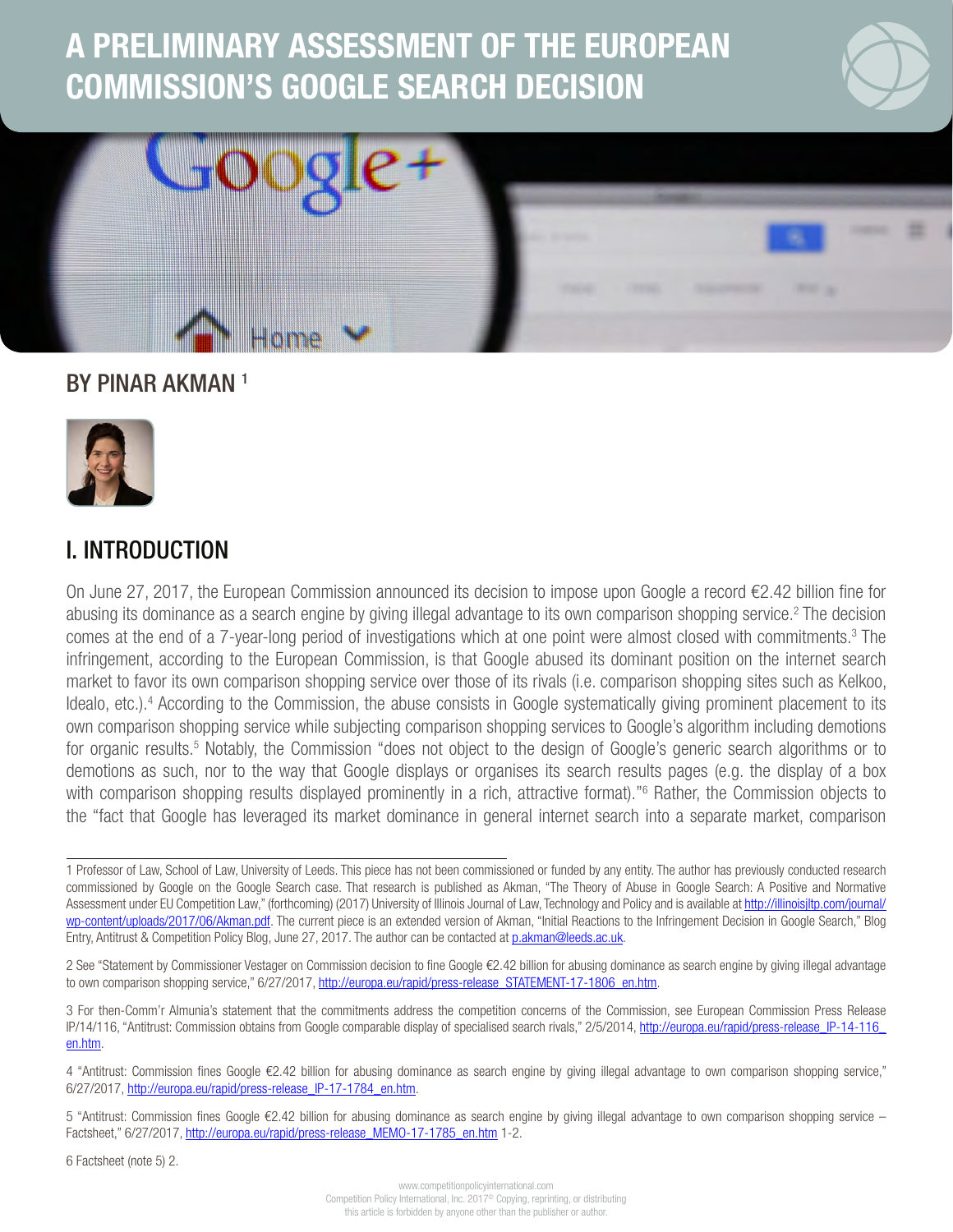shopping."7 The Commission considers *Google Search* to be a test case potentially setting a precedent "which can be used as a framework" to analyze the legality of similar conduct that Google may have engaged in regarding other Google products than comparison shopping.<sup>8</sup> Pending a full review of the Commission's decision which is yet to be published at the time of writing, some preliminary observations can be offered on the *Google Search* decision which saw the largest antitrust fine ever to be imposed on Google. This article will briefly examine in turn the pertinent issues on the basis of the publicly available information concerning the abuse, the theory of harm and the remedy in *Google Search.*

## II. THE ABUSE

The first striking aspect of the decision is that the Commission still has not spelled out what is the relevant "abuse." As noted above, the Commission neither objects to Google's design of its pages by which Google displays its search results nor to Google's demotion of certain results.<sup>9</sup> Yet, when it explains how Google has abused its dominant position by giving its shopping product an "illegal advantage," the Commission precisely lists these two practices in order to explain the abusive conduct.<sup>10</sup> Consequently, what exactly the abusive conduct is remains unclear.

The specific existing law upon which the case has been built is also unclear. Commissioner Vestager in the Press Conference announcing the Commission's decision alluded to the practice not being a novel type of abuse by calling the decision "old school," but as this author has argued elsewhere, it is impossible to fit the existing facts of this case within existing case law.<sup>11</sup> Neither the Commissioner nor any other official of the Commission has so far stated which existing case law and which existing type of abuse this case falls under. Although the list of abusive practices in Article 102 TFEU is not exhaustive<sup>12</sup> and novel practices can be found abusive, the question of novelty is not insignificant in the context of the record fine that was imposed in this case. Fining a company more than twice as much any other company has been fined for an abuse of a dominant position in the history of EU competition law in a case where the practice is at least arguably a novel type of abuse does not follow certain previous practice of the EU Commission where no fine was imposed due to the practice being a novel abuse.<sup>13</sup>

Although it is acknowledged that the fact that a practice is novel does not, in itself, prevent the Commission from imposing a fine, in *Motorola* the Commission chose not to impose a fine because (i) the conduct was novel, and (ii) national courts had reached diverging conclusions on the issue (of whether seeking and enforcing an injunction against a willing licensee by the holder of a standard essential patent was abusive).14 It needs to be borne in mind that legal certainty is a fundamental principle of EU law,<sup>15</sup> and the Commission must be quided by the principle of proportionality in its enforcement.<sup>16</sup>

9 See text to note 6, above.

10 See Factsheet (note 5) 2.

11 See Akman, "The Theory of Abuse in Google Search: A Positive and Normative Assessment Under EU Competition Law," (forthcoming) (2017) Journal of Law, Technology and Policy, available at:<http://illinoisjltp.com/journal/wp-content/uploads/2017/06/Akman.pdf>.

12 See Case 6/72 *Europemballage Corporation and Continental Can Company Inc v. EC Commission* [1973] ECR 215, [26].

13 See Commission Decision, Case AT.39985 *Motorola - Enforcement of GPRS Standard Essential Patents* (Motorola) (summary at [2014] OJ (C 344) 6), [ec.europa.](http://ec.europa.eu/competition/antitrust/cases/dec_docs/39985/39985_928_16.pdf) [eu/competition/antitrust/cases/dec\\_docs/39985/39985\\_928\\_16.pdf](http://ec.europa.eu/competition/antitrust/cases/dec_docs/39985/39985_928_16.pdf). In *Motorola* there were German court decisions which found Motorola's conduct to be lawful while a Dutch court had explicitly rejected the German approach; see ibid para 439.

14 *Motorola* (note 13) [560]-[561]. Similarly, in Google's case, several courts around the world have dismissed claims identical in principle to those in *Google Search* for there not being an abuse of a dominant position. Of these, two have been decided by courts in EU Member States: *Verband Deutscher Wetterdienstleister eV v. Google*, Reference No. 408 HKO 36/13 (4/4/2013), Court of Hamburg in Germany and *Streetmap.EU Ltd v. Google Inc. and others* [2016] EWHC 253 (Ch) in the United Kingdom.

15 On legal certainty being a fundamental principle of EU law, see e.g. Case C-94/05 *Emsland-Staerke GmbH v. Landwirtschaftskammer Hannover* [2006] ECR I-2619, [43] and the cases cited therein; Case C-201/08 *Plantanol GmbH & Co KG v. Hauptzollamt Darmstadt* [2009] ECR I-08343, [46]; Case 348/85 *Kingdom of Denmark v. Commission* [1987] ECR 5225, [19].

16 Under Article 7(1) of "Council Regulation (EC) No 1/2003 of 16 December 2002 on the implementation of the rules on competition laid down in Articles 81 and 82 of the Treaty," [2003] OJ L1/1, the Commission may only impose remedies that are "proportionate to the infringement committed."

<sup>7</sup> Id.

<sup>8</sup> Statement by Commissioner Vestager (note 2) 3.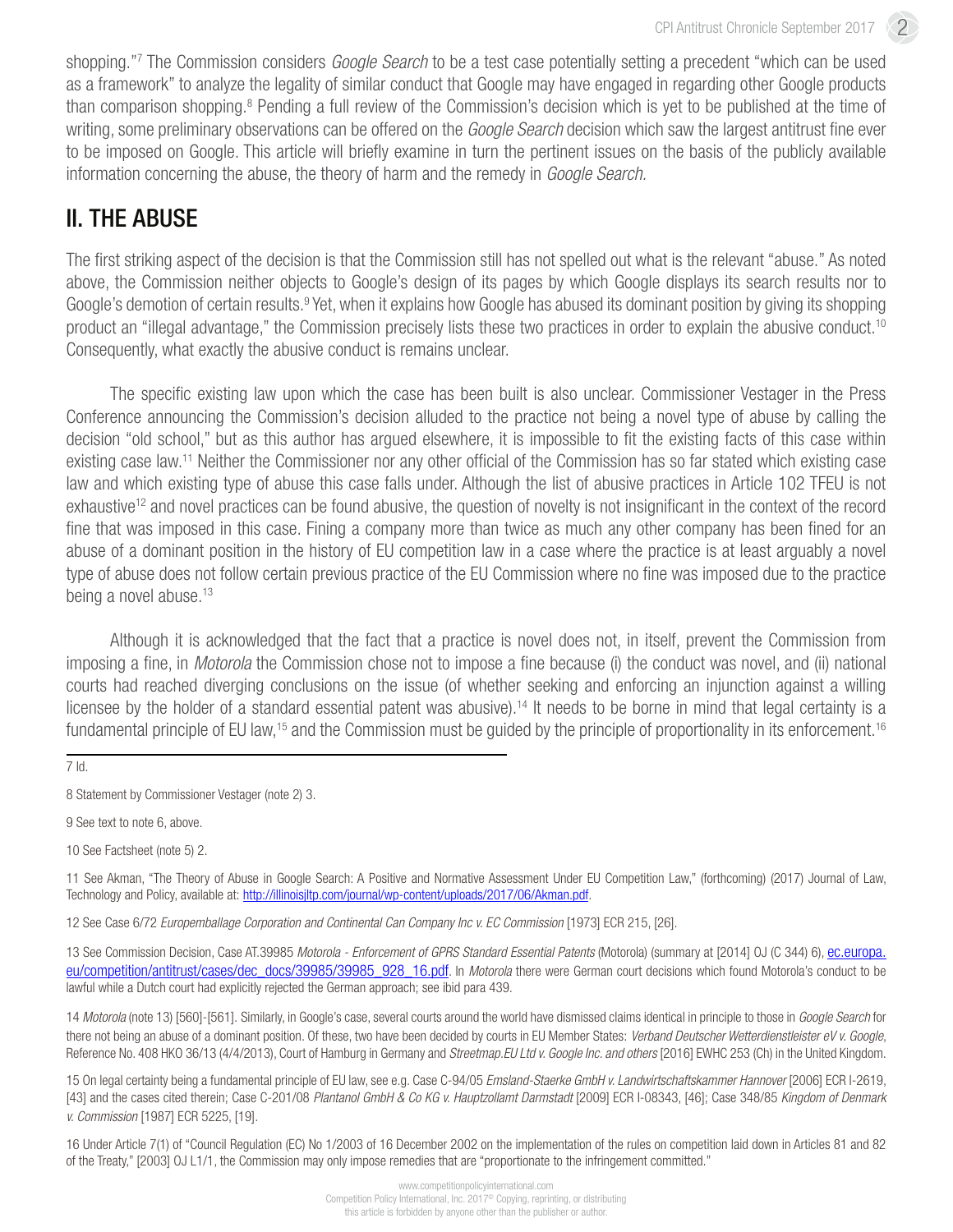The previous practice of not fining a company in case of a novel abuse is preferable for legal certainty purposes in the context of the inherently vague prohibition of "abuse" which provides little guidance to dominant undertakings in advance of engaging in a certain practice as to whether the practice is lawful or not where the practice is neither listed in the provision nor held to be previously abusive in the case law.

This is all the more so where a novel abuse is also not clearly a practice that does not constitute "competition on the merits" as is arguably the case in *Google Search* given that, for example, the U.S. FTC found the same practices to be product improvement to the benefit of consumers.17 Indeed, the European Courts have noted that while "the use of imprecise legal concepts in making rules, breach of which entails the civil, administrative or even criminal liability of the person who contravenes them, does not mean that it is impossible to impose the remedial measures provided by law," this is only the case "provided that the individual concerned is in a position, on the basis of the wording of the relevant position and, if need be, with the help of the interpretation of it given by the courts, to know which acts or omissions will make him liable."<sup>18</sup>

Thus, the relevance of existing case law on the same conduct is obvious given that by the European Courts' own admission, Article 102 itself is drawn up "using imprecise legal concepts, such as ... 'abuse.'"<sup>19</sup> Consequently, where there is no means of establishing on the basis of the provision itself and relevant case law on the topic that the conduct in question is unlawful, it becomes questionable whether liability and remedial measures can be imposed without infringing the principle of legal certainty.

#### III. THE THEORY OF HARM

Similarly to the type of abuse, and perhaps more importantly, the theory of harm in *Google Search* is also unclear. It is disappointing to see that the decision appears to revolve around harm to a group of competitors and in particular, how Google's practice led to a loss of traffic to some websites. There is practically no discussion of how the practice has affected Google's only trading partners – advertisers – and there is little convincing discussion of how the users – consumers – (might) have been harmed as a result of Google's practice. The suggestion that the practice leads to lack of innovation on both Google's and the comparison shopping sites' part and thereby harms consumers by reducing choice does not hold water. First, according to the EU's own statistics, Google is the world's fourth R&D investor, which has increased its investment in R&D by over 20 percent in 2016.<sup>20</sup> Second, the comparison shopping sites have likely lost business as a result of the normal dynamics of competition as they could not innovate to catch up with Amazon's numerous offerings to consumers. This factor raises questions about the causal link between Google's practices and the loss of business experienced by the comparison shopping sites in question. Whether the Commission has proven that in the absence of Google's relevant practices the comparison shopping sites would have thrived despite the growing prominence of Amazon (i.e. the assessment of the counterfactual) can only be scrutinized once the full decision is published. Third, comparison shopping sites remain fully accessible to consumers who value their offerings, irrespective of where Google ranks them in its results. Fourth, as noted by this author elsewhere,<sup>21</sup> any space that was used to display results of comparison shopping services that no longer displays those results on Google's results pages, is taken up by links to other products/services, most notably to Amazon and eBay. This not only suggests a lack of harm to *competition* given that Amazon and eBay are also Google's competitors, but also represents an improvement in product design by increasing the diversity of results to the benefit of consumers, as noted by the FTC.<sup>22</sup> All in all, a robust theory of harm that demonstrates harm to consumers from Google's practices in this case appears to be still missing.

17 See "Statement of Federal Trade Commission Regarding Google's Search Practices," *In the Matter of Google Inc*., FTC File Number 111-0163, 3/1/2013 [https://](https://www.ftc.gov/system/files/documents/public_statements/295971/130103googlesearchstmtofcomm.pdf) [www.ftc.gov/system/files/documents/public\\_statements/295971/130103googlesearchstmtofcomm.pdf](https://www.ftc.gov/system/files/documents/public_statements/295971/130103googlesearchstmtofcomm.pdf) 3.

18 Case T-167/08 *Microsoft Corp v. European Commission*, 27/6/2012, ECLI:EU:T:2012:323, [84] with reference to Case C-303/05 *Advocaten voor de Wereld* [2007] ECR I-3633 and Case C-266/06 P *Evonik Degussa v. Commission* (22/5/2008) (not published in the ECR) [39].

19 *Microsoft* (note 18) [91].

21 Akman (note 11) 72.

22 See FTC Statement (note 17) 3.

<sup>20</sup> See "The 2016 EU Industrial R&D Investment Scoreboard," [http://iri.jrc.ec.europa.eu/documents/10180/1030082/The%202016%20EU%20Industrial %20R](http://iri.jrc.ec.europa.eu/documents/10180/1030082/The 2016 EU Industrial  R %26D Investment Scoreboard) [%26D%20Investment%20Scoreboard](http://iri.jrc.ec.europa.eu/documents/10180/1030082/The 2016 EU Industrial  R %26D Investment Scoreboard) as noted in Petit, "My 2 cents on the EC decision against Google," [https://medium.com/@nicolaspetit\\_89712/my-2-cents-on](https://medium.com/@nicolaspetit_89712/my-2-cents-on-the-ec-decision-against-google-683651adeee)[the-ec-decision-against-google-683651adeee.](https://medium.com/@nicolaspetit_89712/my-2-cents-on-the-ec-decision-against-google-683651adeee)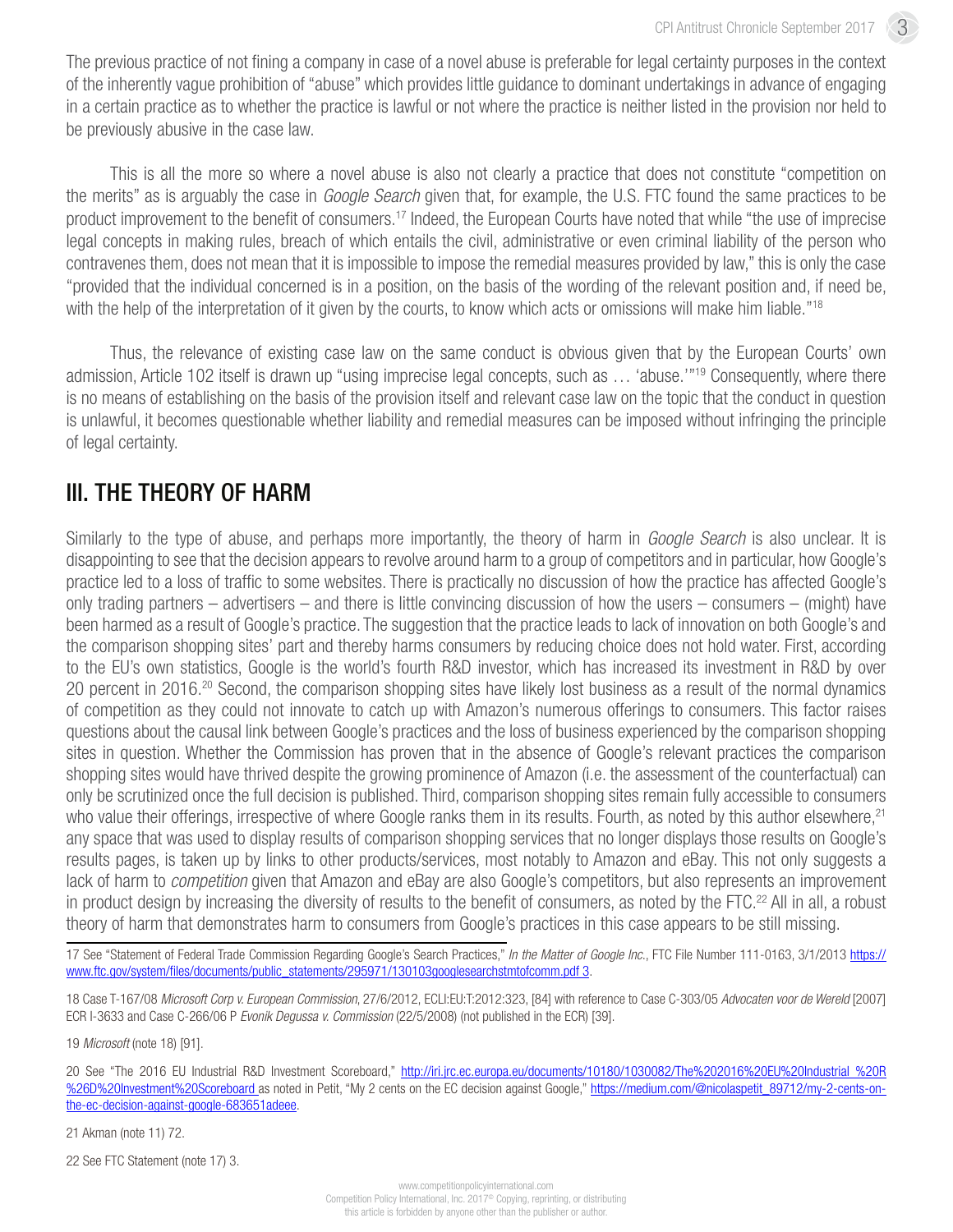## IV. THE REMEDY

The final striking aspect of the decision is the "remedy" that the Commission proposes (or fails to propose): the Commission states that Google must stop its illegal conduct within 90 days and it can do so by respecting "a simple principle: [i]t has to give **equal treatment** to rival comparison shopping services and to its own."<sup>23</sup> This is nothing but simple. Ordering a company which vehemently argues that it does indeed treat all equivalent services equally, falls well short of what would have been expected of the Commission in terms of identifying with sufficient legal certainty what the company should do to stop infringing the law. Further, the Commission notes that in order to comply with the principle of equal treatment, Google "has to apply the same methods and processes to position and display its own and rival comparison shopping services in its search results."<sup>24</sup>

Once one appreciates the fact that Google's shopping results are simply ads for products and Google treats all ads with the same ad-relevant algorithm and all organic results with the same organic-relevant algorithm, the Commission's order becomes impossible to comprehend. Is the Commission imposing on Google a duty to treat non-sponsored results in the same way that it treats sponsored results? If so, does this not provide an unfair advantage to comparison shopping sites over, for example, Google's advertising partners as well as over Amazon, eBay, various retailers, etc. which are the competitors of the comparison shopping sites but which do not receive such favorable treatment from Google but compete with them? In any case, the imposition of such a duty on Google implies that Google should forego the revenues which it could generate using its proprietary product in order to pay for the promotion of some of its rivals which can ultimately lead to more distortion of competition on the relevant markets due to distorted incentives and unequal treatment.

It is not even clear as of yet whether the remedy that is potentially being imposed on Google is a behavioral or structural one given that the "comparison shopping" function is an integrated part of Google's search engine for queries that do generate shopping results. For example, if Google has to close down its (comparison) shopping product in Europe or separate the comparison shopping business from the search engine to comply with the Commission's decision, the remedy can be considered to be structural.25 By not spelling out precisely what the remedy should be, the Commission can indirectly avoid the burden to justify the imposition of structural remedies under Regulation 1/2003 which can only be imposed "either where there is no equally effective behavioral remedy or where any equally effective behavioral remedy would be more burdensome for the undertaking concerned than the structural remedy."26

In an *ex-post* scenario where the allegedly harmful conduct has already taken place as opposed to, for example, an *exante* merger situation, it is unjustifiable for the Commission to fail to precisely set out what needs to be done by the infringing undertaking to bring an end to the infringement, not least because lack of compliance with the decision also risks periodic fines.27 The remedy prescribed by the Commission is also significant because "[i]n many respects the remedy is an important cross-check on the coherence of the substantive case on abuse, as well as the enforcement justification for intervention. A bad remedy will usually mean a bad theory of harm in the case."28

*Argumentum a fortiori*, a remedy that has not been spelled out beyond an order to stop the infringing conduct which the alleged infringer argues not to have engaged in in the first place, does not fare well in terms of deciphering the abuse in the first place. Finally, the principle of legal certainty also applies in the imposition of remedies; any remedy must be clear and precise so that the undertaking may know without ambiguity its rights and obligations and take steps accordingly.<sup>29</sup> It is questionable whether the lack of a prescribed remedy in *Google Search* complies with the principle of legal certainty.

24 Id.

26 Article 7(1) Regulation 1/2003.

27 See Article 24 Regulation 1/2003.

29 Hellstroem, Maier-Rigaud & Bulst "Remedies in European Antitrust Law," (2009) 76 (1) Antitrust Law Journal 43, 51 with reference to Joined Cases 92 & 93/87 *Commission v. French Republic et al* [1989] ECR 405, [22].

<sup>23</sup> Statement by Commissioner (note 2) 2.

<sup>25</sup> Structural remedies involve permanent changes to the structure of the dominant undertaking (e.g. an obligation to divest, a requirement to split up a dominant undertaking into independent units) while a behavioral remedy requires an undertaking to act or to refrain from acting in a specified way; see O'Donoghue & Padilla, *The Law and Economics of Article 102 TFEU* (2nd ed, Hart Publishing, 2014) 880.

<sup>28</sup> O'Donoghue & Padilla (note 25) 927.